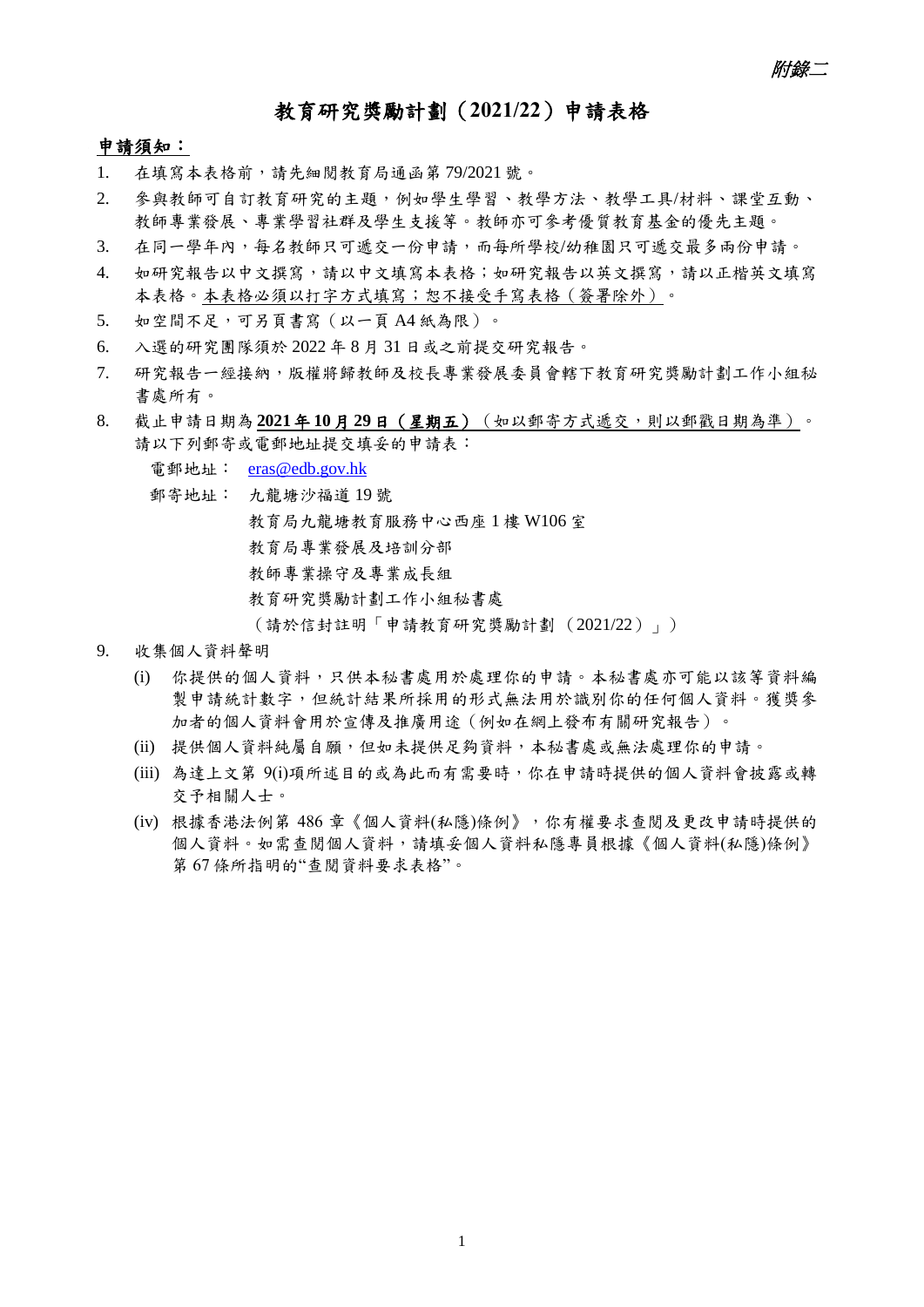| (Office use only) | <b>Application No.:</b> |  |
|-------------------|-------------------------|--|
| (秘書處專用)           | 申請編號                    |  |

| (A) | <b>Research Proposal</b> |
|-----|--------------------------|
|-----|--------------------------|

| $(\overline{\P})$<br>研究計劃書                                  |              |                                                           |  |                                |  |  |
|-------------------------------------------------------------|--------------|-----------------------------------------------------------|--|--------------------------------|--|--|
| <b>Name of Research</b>                                     |              |                                                           |  |                                |  |  |
| 計劃名稱                                                        |              |                                                           |  |                                |  |  |
|                                                             | $\Box$       | Learning and Teaching - Key Learning Area:<br>學與教 - 學習領域  |  |                                |  |  |
| Area<br>範疇                                                  |              | Professional Development<br>教師專業發展                        |  | <b>Student Support</b><br>學生支援 |  |  |
|                                                             | $\mathbf{L}$ | Others:<br>其他                                             |  |                                |  |  |
| <b>School Type</b>                                          | $\Box$       | Secondary school<br>中學                                    |  | Primary school<br>小學           |  |  |
| 學校類型                                                        |              | Kindergarten<br>幼稚園<br>Students (Please specify level):   |  | Special school<br>特殊學校         |  |  |
| <b>Target Group</b>                                         |              |                                                           |  |                                |  |  |
| 研究對象                                                        |              | Teachers<br>教師                                            |  | Others:<br>其他                  |  |  |
| 研究背景、相關文獻及重要性                                               |              | Research background, relevant literature and significance |  |                                |  |  |
|                                                             |              |                                                           |  |                                |  |  |
|                                                             |              |                                                           |  |                                |  |  |
|                                                             |              |                                                           |  |                                |  |  |
|                                                             |              |                                                           |  |                                |  |  |
|                                                             |              |                                                           |  |                                |  |  |
|                                                             |              |                                                           |  |                                |  |  |
|                                                             |              |                                                           |  |                                |  |  |
|                                                             |              |                                                           |  |                                |  |  |
|                                                             |              |                                                           |  |                                |  |  |
|                                                             |              |                                                           |  |                                |  |  |
| Research objective(s) and research question(s)<br>研究目標及研究問題 |              |                                                           |  |                                |  |  |
|                                                             |              |                                                           |  |                                |  |  |
|                                                             |              |                                                           |  |                                |  |  |
|                                                             |              |                                                           |  |                                |  |  |
|                                                             |              |                                                           |  |                                |  |  |
|                                                             |              |                                                           |  |                                |  |  |
|                                                             |              |                                                           |  |                                |  |  |
|                                                             |              |                                                           |  |                                |  |  |
|                                                             |              |                                                           |  |                                |  |  |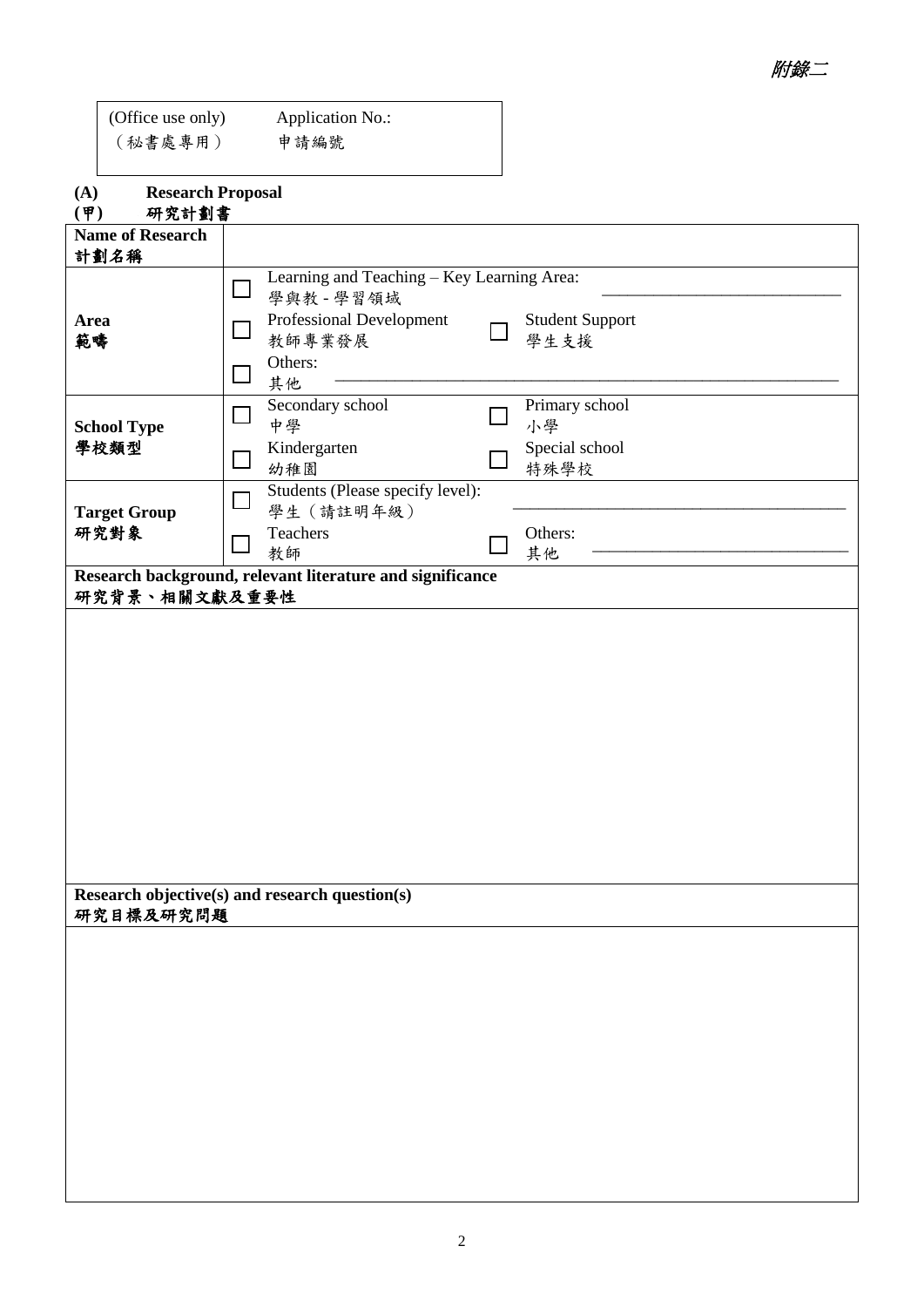**Research design and methodology (including measures / instruments)** 研究設計及方法(包括研究工具)

**Timeline of research implementation** 研究推行時間表

**Expected outcomes and contributions to the education profession** 預期成果及對教育專業的貢獻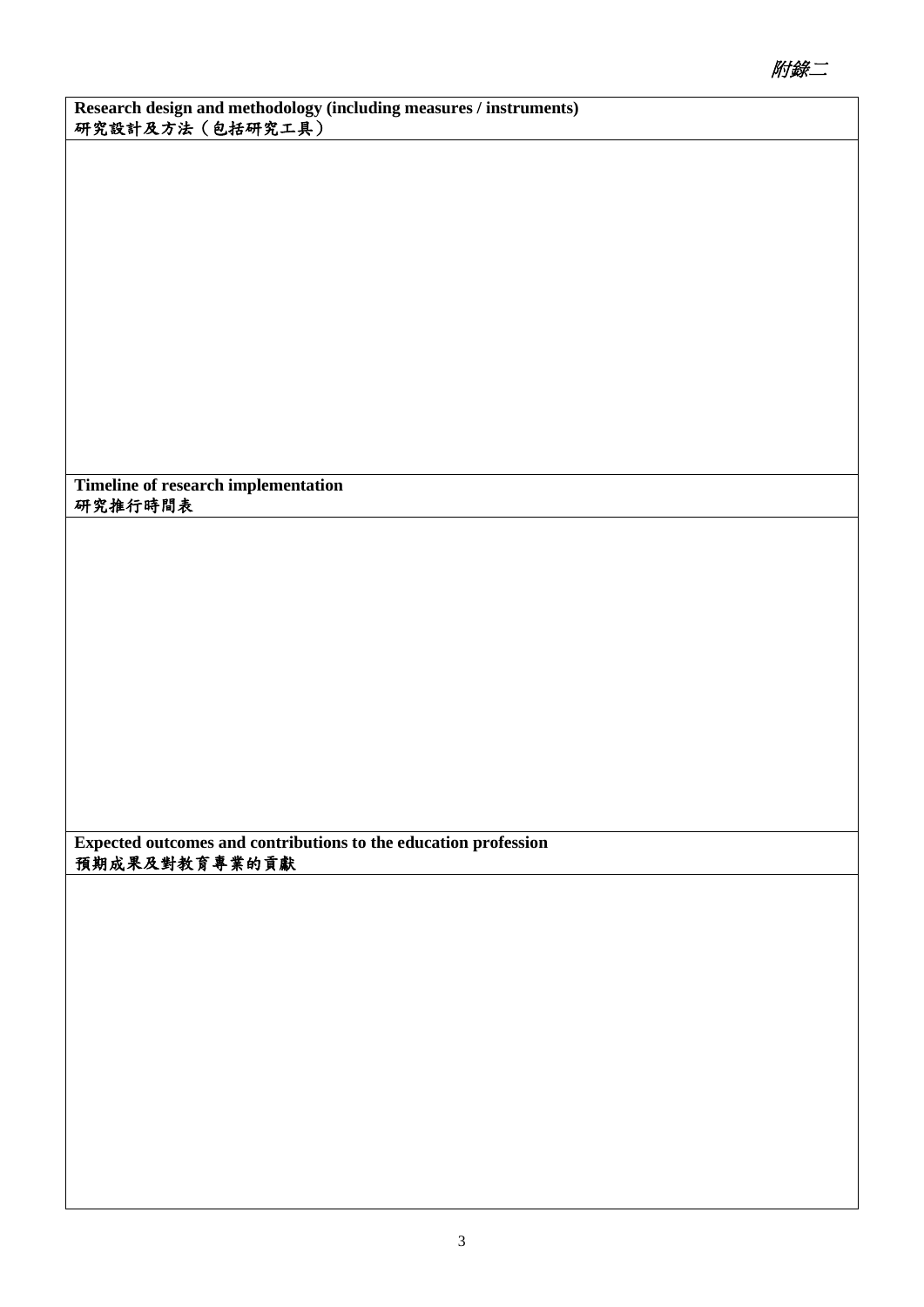## (**B**) **Personal Particulars**

## **(**乙**)** 研究人員資料

| <b>Principal Researcher</b>                                |                                           |                     |                                  |
|------------------------------------------------------------|-------------------------------------------|---------------------|----------------------------------|
| 主要研究員                                                      |                                           |                     |                                  |
| Name in<br><b>English</b><br>英文姓名                          | (Surname)<br>姓氏                           | (Other Names)<br>名字 | □ Mr 先生<br>$\Box$ Ms 女士<br>□Dr博士 |
| 中文姓名 (如適用)                                                 | Name in Chinese (if applicable)           |                     |                                  |
| <b>Contact Telephone No.</b><br>聯絡電話號碼                     |                                           |                     |                                  |
| <b>Email Address</b><br>電郵地址                               |                                           |                     |                                  |
| <b>Name of Serving School</b><br>任教學校名稱                    |                                           |                     |                                  |
| 任教學校地址                                                     | <b>Address of Serving School</b>          |                     |                                  |
| <b>Telephone No. of Serving</b><br><b>School</b><br>任教學校電話 |                                           |                     |                                  |
| 主要研究員簽署                                                    | <b>Signature of Principal Researcher:</b> | Date:<br>日期         |                                  |
|                                                            |                                           |                     |                                  |

|     | <b>Other Researchers</b><br>其他研究員 |  |  |                                                                      |                                                                                                                                                                                                                                                                                                                                                         |
|-----|-----------------------------------|--|--|----------------------------------------------------------------------|---------------------------------------------------------------------------------------------------------------------------------------------------------------------------------------------------------------------------------------------------------------------------------------------------------------------------------------------------------|
| (1) |                                   |  |  |                                                                      | $\Box$ Mr $\Box$ Ms $\Box$ Dr Signature:<br>$\Box \pm \bot$ $\Box \pm \bot$ $\frac{1}{\frac{1}{2}}$ $\frac{1}{\frac{1}{2}}$ $\frac{1}{\frac{1}{2}}$ $\frac{1}{\frac{1}{2}}$ $\frac{1}{\frac{1}{2}}$ $\frac{1}{\frac{1}{2}}$ $\frac{1}{\frac{1}{2}}$ $\frac{1}{\frac{1}{2}}$ $\frac{1}{\frac{1}{2}}$ $\frac{1}{\frac{1}{2}}$ $\frac{1}{\frac{1}{2}}$ $\$ |
| (2) |                                   |  |  |                                                                      | $\Box$ Mr $\Box$ Ms $\Box$ Dr Signature:<br>$\frac{1}{2}$ Ms $\Box$ $\frac{1}{2}$ Ms $\frac{1}{2}$ Ms $\frac{1}{2}$ Ms $\frac{1}{2}$ Ms $\frac{1}{2}$ Ms $\frac{1}{2}$ Ms $\frac{1}{2}$ Ms $\frac{1}{2}$ Ms $\frac{1}{2}$ Ms $\frac{1}{2}$ Ms $\frac{1}{2}$ Ms $\frac{1}{2}$ Ms $\frac{1}{2}$ M                                                         |
| (3) |                                   |  |  |                                                                      | $\Box$ Mr $\Box$ Ms $\Box$ Dr Signature:<br>$\frac{1}{2}$ At $\Box$ $\frac{1}{2}$ At $\Box$ $\frac{1}{2}$ At $\frac{1}{2}$ $\frac{1}{2}$ At $\frac{1}{2}$                                                                                                                                                                                               |
| (4) |                                   |  |  | $\Box$ Mr $\Box$ Ms $\Box$ Dr $\parallel$ $\frac{Mr}{\frac{1}{2}+r}$ | Signature:<br>簽署                                                                                                                                                                                                                                                                                                                                        |

 I/We hereby declare that I/we have no records of professional misconduct and punishment imposed by EDB and/ or schools.

 本人/本團隊謹此聲明本人/本團隊無涉及任何有違專業操守的紀錄以及由教育局及/或學校發出的 懲處。